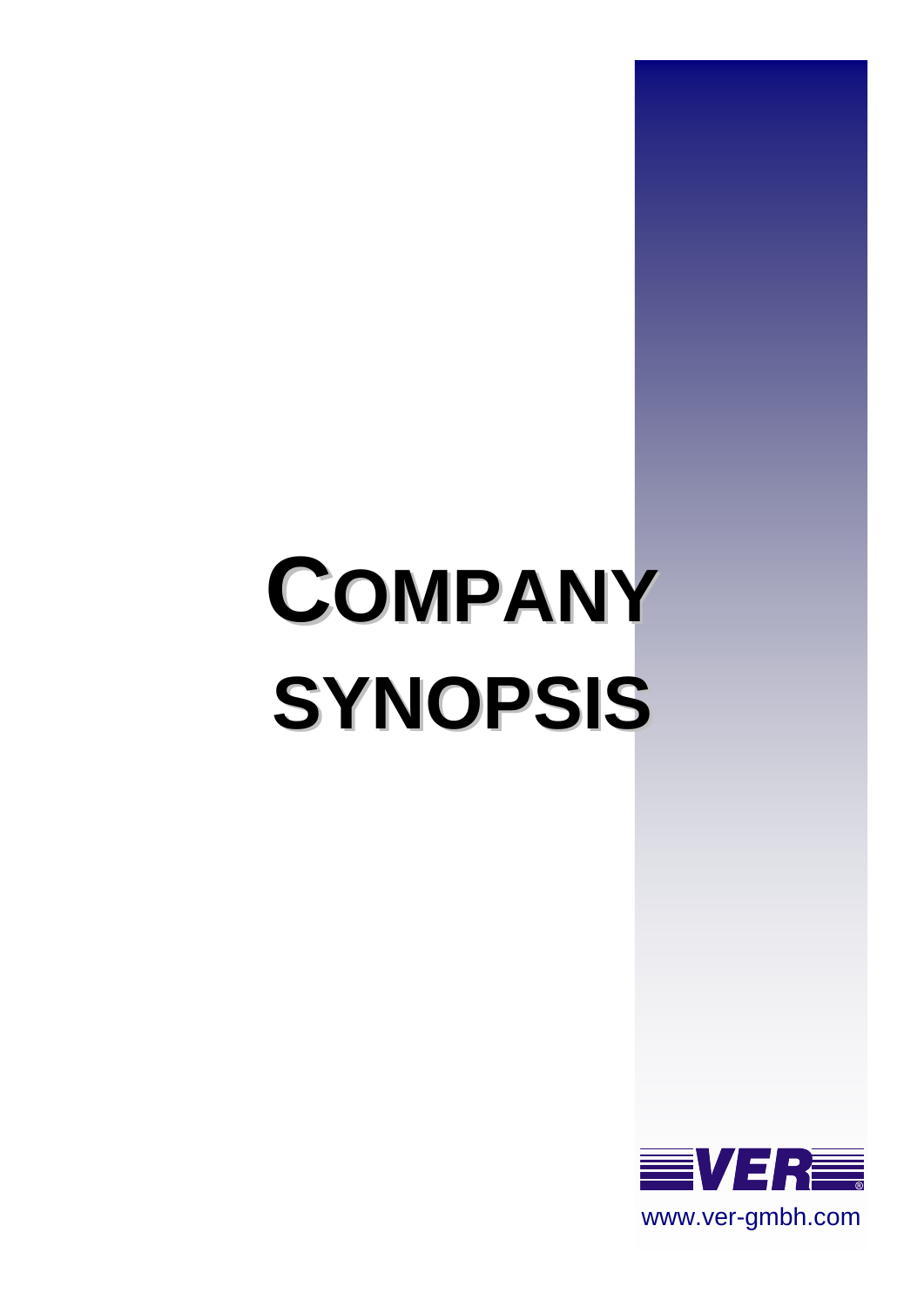## *SYNOBSIS*



*VER* Verfahrensingenieure GmbH Breitscheidstraße 78 01237 Dresden Germany

#### *Company introduction:*

The VER Verfahrensingieure GmbH is working on the development and implementation of innovative processes and projects in energy and commodity economy. Our Knowledge is based on years of experience in planning, construction and operation of fluidized bed drying and firing systems, etc. in the field of drying and gasification of biomass, waste materials and coal. Although there is an extensive knowledge on various technical drying processes, such as DWT (steam fluidized bed drying) and the DFT<sup>®</sup> (vapor-fluid drying), as well as the gasification process to LQV<sup>®</sup> (air cross-flow gasification) and the CombiPower-Plus process are referred. But also the generation of electricity and liquid fuels (methanol) by using KBK process (combined fuel and power), is one of the areas of the VER Verfahrensingenieure GmbH. The following are the activities of the individual work areas are briefly introduced.

#### *Drying technology:*

 The *DFT® drying* was developed by VER GmbH and the first time in 1997 in VZR recycling center Reichstädt, area of Dresden, for the drying of color and paint sludge used successfully. The product to be dried runs through the dryer and is moved continuously intensively by a centrally arranged agitator. This movement - fluidization produces a very good heat transfer from heating medium to the product to be dried. Today approximately 70,000 tons of color and paint sludge were processed in the automotive industry. Another DFT $^{\circ}$  - system for processing of tar and sewage sludge was from the VER GmbH in 2000, delivered to the SVZ Schwarze Pumpe GmbH. With this system was about 500,000 tons of sludge processed in just 5 years. The principle of the process makes it possible for a variety of products such as industrial and municipal sludge, grain, wine and fruit pomace in an environmentally sound process to the highest technical level.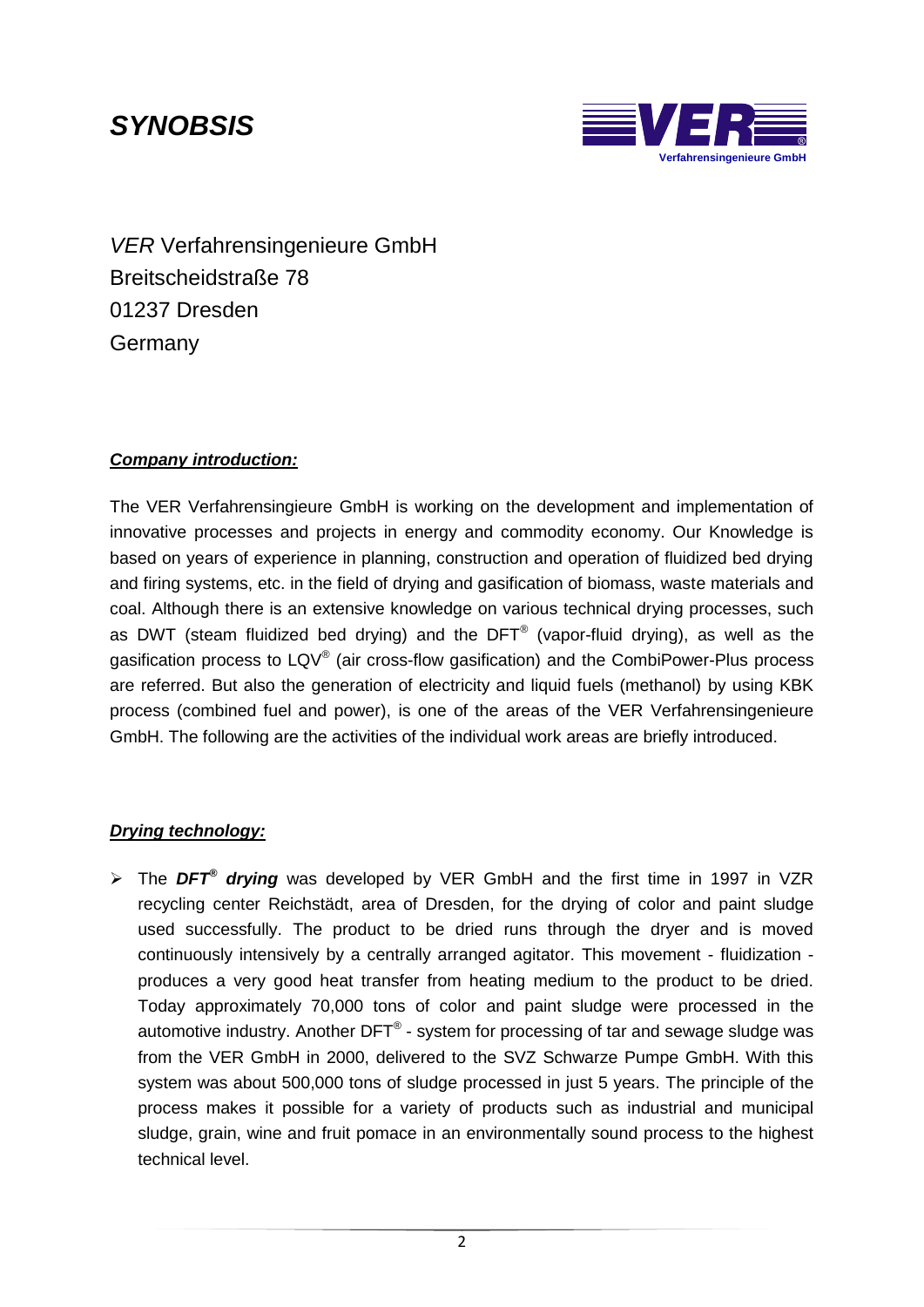*DWT-drying* was developed in the early 80s. Employees of VER GmbH were involved during this period of development, operation and optimization of steam fluidized bed systems in Zeithain and Borna, as well as in studies of Australian brown coal including the interpretation of the DWT plant at Loy Yang. We can therefore rely on a wealth of basic knowledge, experimental results and patent protected professional knowledge.

#### *Gasification technology:*

- The *LQV® gasifier* for energetic use of organic materials was developed in 1993/94 by VER GmbH and in Freital, near Dresden, taken a pilot plant in operation. The fixed-bed gasifier was used to test the suitability of different gasifier feedstock in terms of their composition and preparation, interpretation of data to determine the planning and construction of major gasification plants, based on specific feedstock. Based on these experiences was planned a gasification plant for generating energy from biomass briquettes with a fuel capacity of 2 MW $_{\text{chemical}}$  after LQV<sup>®</sup> principle engineering skills.
- $\triangleright$  Another small-scale gasification plant was delivered in 2000 at the Technical University of Dresden as a research facility. This is available for experimental investigations.
- The *CombiPower* process is a fluidized bed gasification technology to generate electricity and heat  $> 2$  MW<sub>electrical</sub> with air as gasification medium. As feedstock are renewable energy sources and also indigenous lignite reserves used. An extension is the CombiPower-Plus process, with the CombiPower unit is added to the oxygen enrichment by pressure swing adsorption system. Thus, a distributed generation of electricity, heat and industrial gas from biomass and oxygen-enriched air as a gasification medium, can be economically realized in the range of 25 MW thermal powers.
- Together with LEHMANN Maschinenbau GmbH developed VER Verfahrensingenieure GmbH a process for the gasification of organic residues with a fuel capacity of 200 kW. After a preheating of the biogenic material and a simultaneous subsequent drying at 100°C follows the step of degassing at 400° to 500°C. The resulting coke will gasified further, as well as the carbonization gas continues a thermally conversion at up to 700°C.

The residual coke is burned at 900°C. The fuel gas will be cleaned of tar and other harmful elements, cooled and than it can be used of a CHP unit or another thermal utilization.

As gasification medium air is blown in at the bottom of the gasifier modul.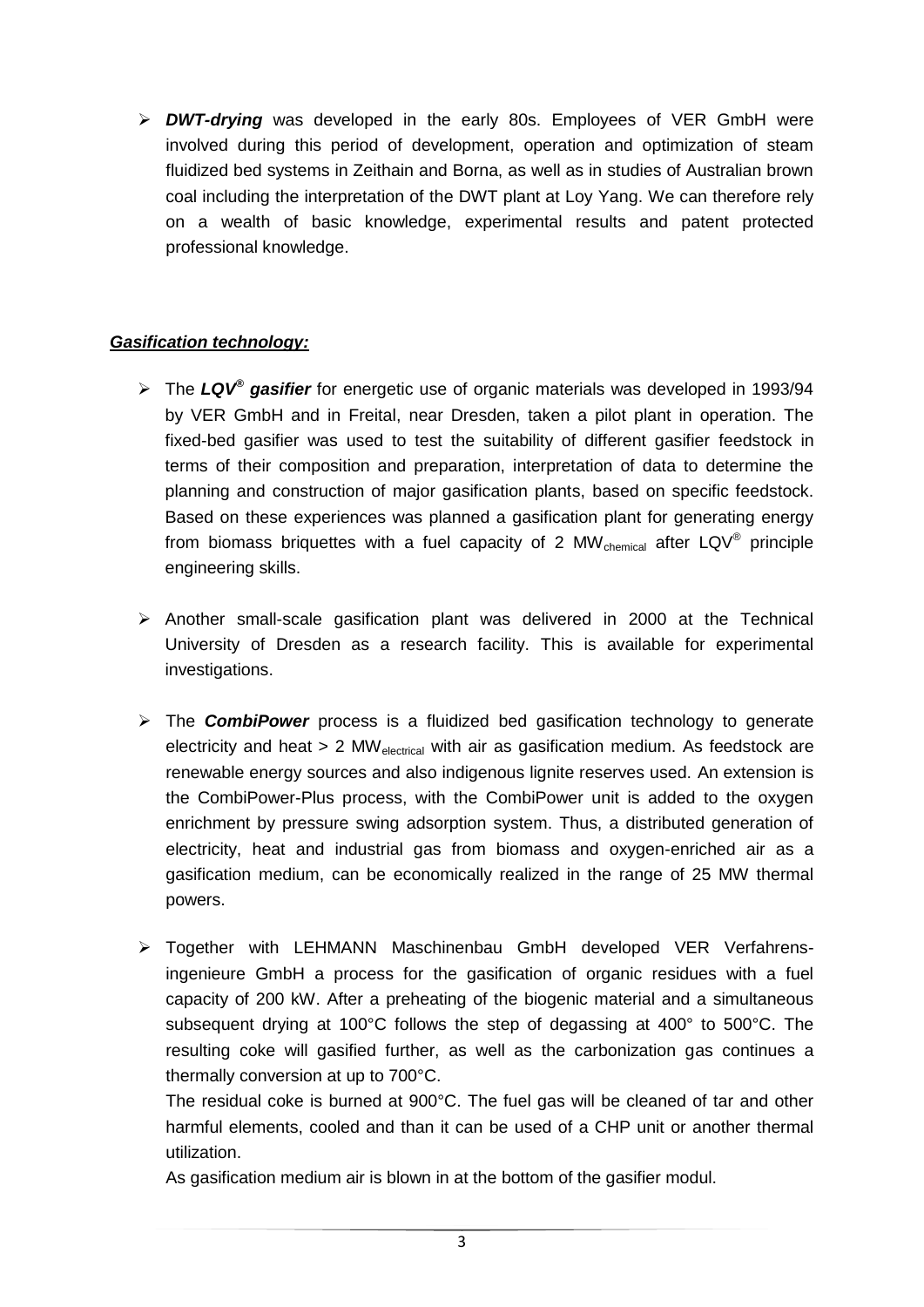#### *Production of liquid energy sources:*

- The *CombiFuel* process is a procedural combination of drying and gasification, the product gas is synthesized with the addition of hydrogen to form methanol.
- The *KBK -* Process (combined fuel and power) is used for simultaneous, large-scale production of electricity and liquid fuels, in this case methanol. This combines the KBK process the processes oxyfuel (new power plant concept, is burned at the brown coal with oxygen and the  $CO<sub>2</sub>$  produced is no longer to be released into the atmosphere) and CombiFuel to a complex, so as to take advantage of procedural synergy. With this process can beside 500 MW<sub>electrical</sub>, 1000 MW<sub>chemical</sub> Methanol produced simultaneously.

#### *Fuel gas cleaning:*

 The *WSK©* (fluidized bed cooler) is used to cool the fuel gases from biomass gasification. The operation is based on the positive heat transfer characteristics of fluidized beds in combination with a bed material from residual coke gasification, to which the bituminous components of the fuel gas are condensed out. The first example is the use of fuel gas cleaning at the pilot test facility at the Technical University of Dresden. The method of proof WSK<sup>®</sup> technology could in the first test campaigns are carried out successfully. 2011 provided the VER GmbH a  $WSK^{\circ}$ system for the Fraunhofer IFF - Institute for Factory Operation and Automation - for a cleaning efficiency of fuel gas from wood gasification with 600 Nm<sup>3</sup>/h (from 1 MW fuel power).

#### *Current projects:*

- $\triangleright$  Construction planning, construction supervision and commissioning of a fuel gas conditioning system with fluidized bed cooler – Fraunhofer Gesellschaft
- $\triangleright$  Process design, construction supervision and commissioning of a complete LMSVgasification plant for digestion residues - Lehmann Engineering GmbH
- $\triangleright$  Reengineering of a multi-stage gasification plant for plastic waste DEUSA International GmbH
- $\triangleright$  Project preparation for biomass power plants (CombiPower) in the region Arava, Israel
- $\triangleright$  Project planning for a business park Willmersdorf BMGW Biomass Gas Works (CombiPower principle) with 160,000 MWh/a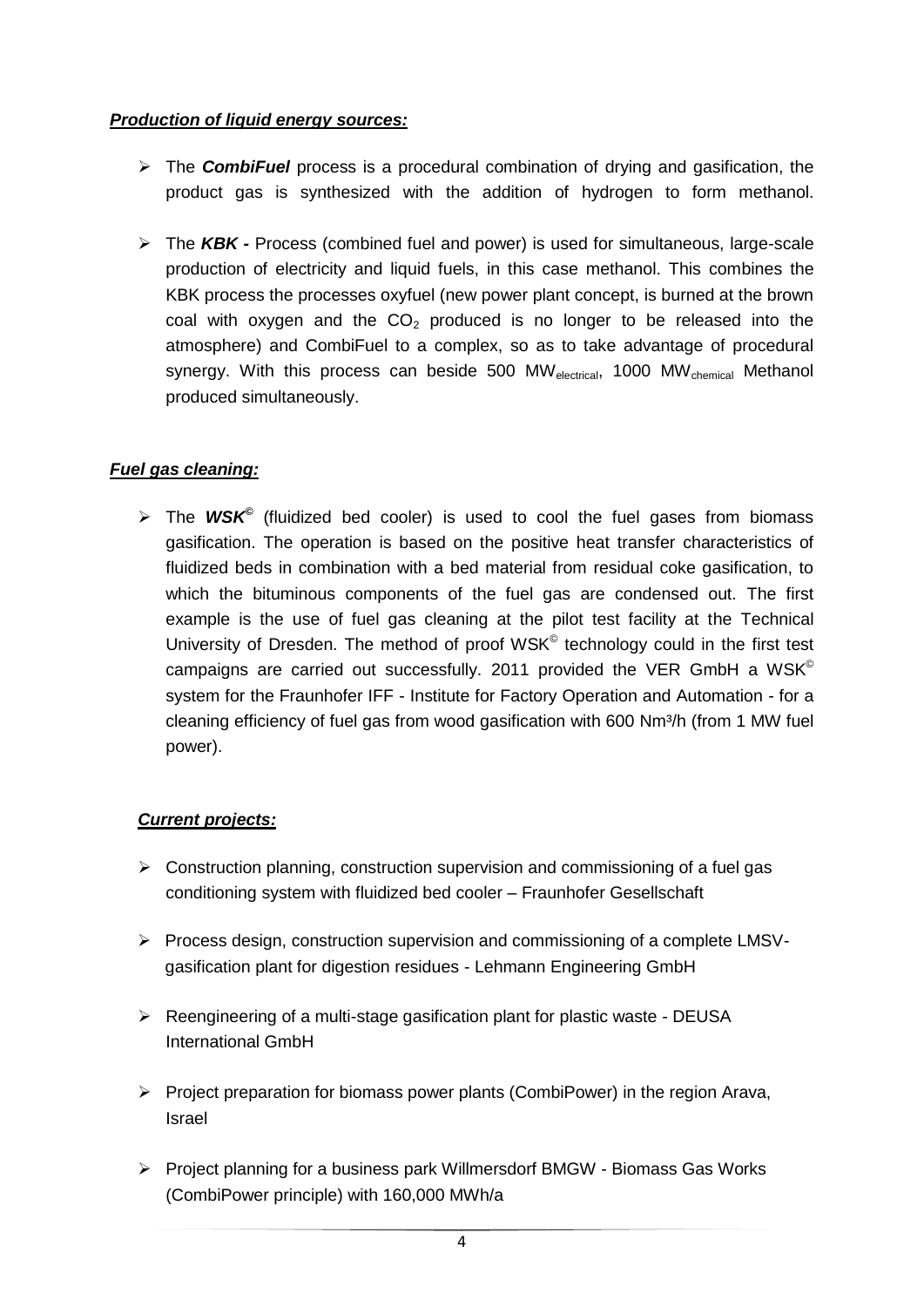#### *References:*



#### *The pilot plant for gasification of biomass in Freital 1997*

*VZR recycling center Reichstädt / utilization of paint sludge*



*DFT® -plant Schwarze Pumpe LQV®*

 $LQV^{\circledast}$ -plant Freital





*-plant Pirna*

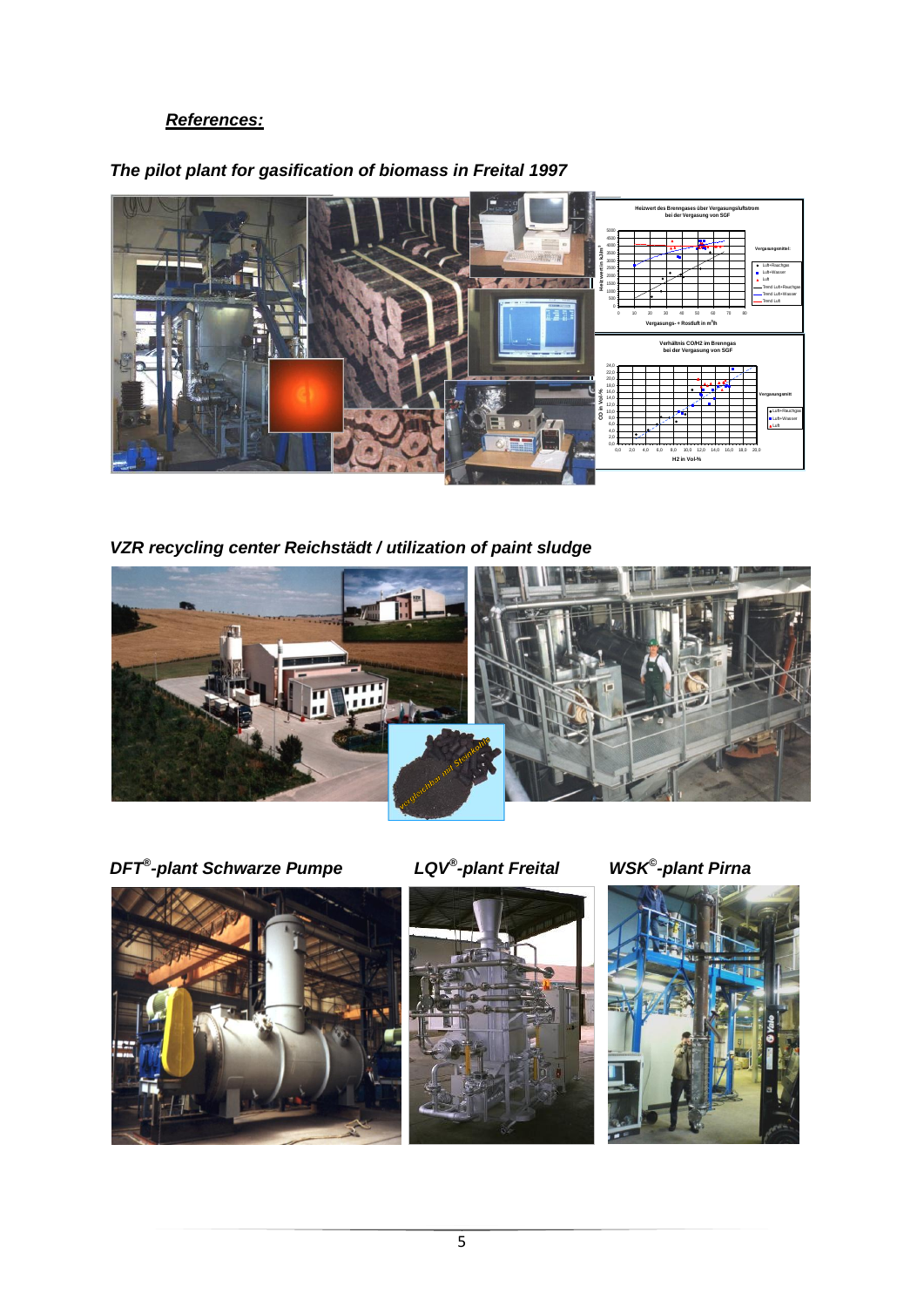*Air-multi-stage-gasifier 2008 – 2011 Pilot plant 2008 – 2009*

*RWTH Aachen Oxycoal-AC*



*Fuel gas cleaning system with fluidized bed cooler 2011*



*Reengineering the plant of DEUSA International GmbH 2008 till today*